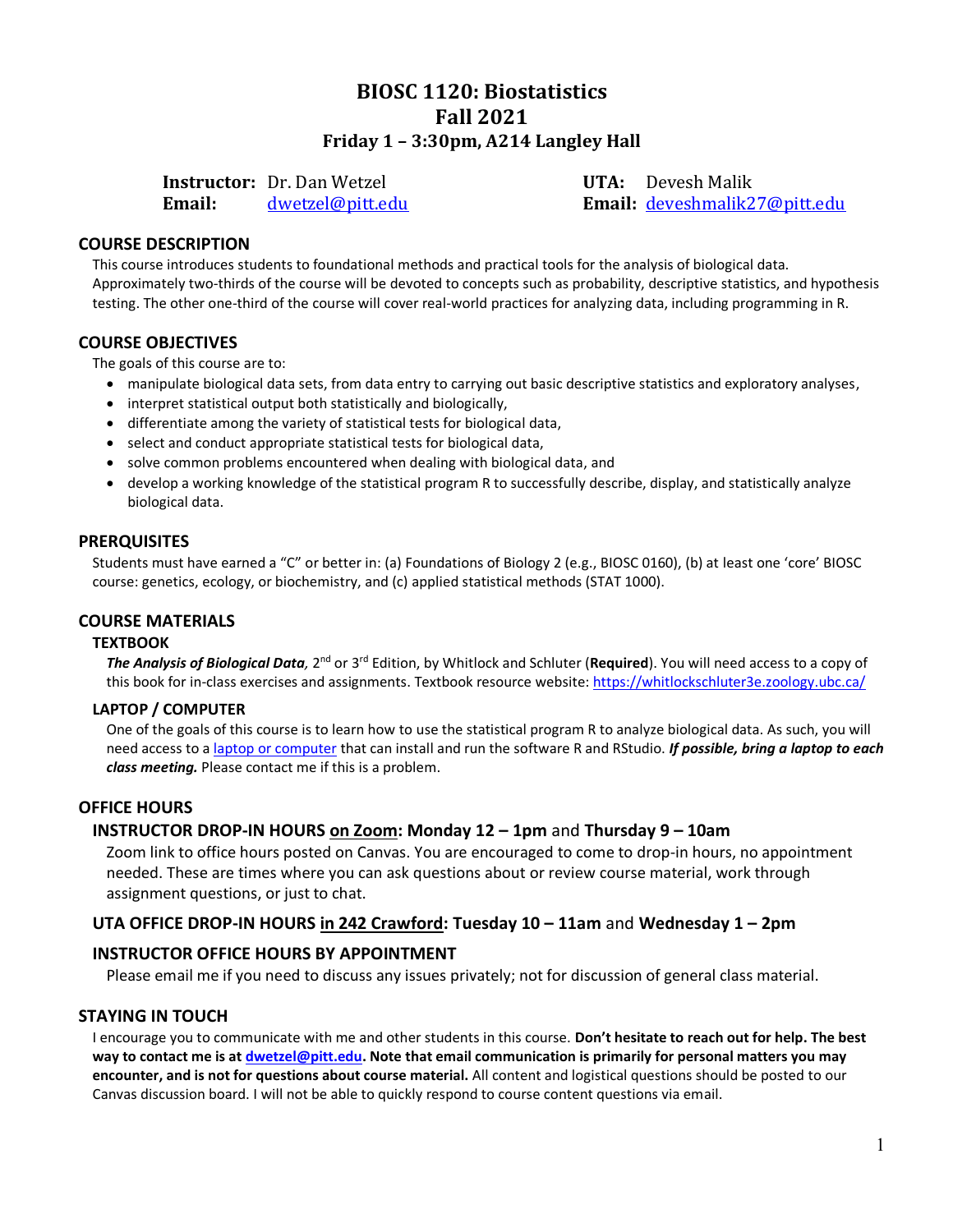## **COURSE STRUCTURE**

## **CLASS MEETINGS**

Attendance in lecture is required; come to class prepared and on time. We will use our class meeting time for lecture material, but also to collaboratively learn and practice coding in R and to work practice problems. *Bring a laptop with R and RStudio installed if possible.*

#### **WEEKLY SCHEDULE**

The course will run on a weekly schedule. Weekly topics are outlined in detail on the last page of this syllabus. Here is an outline of weekly expectations:

| Tuesday @ 11am    | New lecture topic posted on Canvas                             |
|-------------------|----------------------------------------------------------------|
| Thursday $@$ 11am | <b>Problem set due on Canvas</b>                               |
| Friday @ 1pm      | Class meeting time $(1 - 3:30 \text{pm})$ in A214 Langley Hall |
|                   | New problem set posted to Canvas                               |

## **FLEXIBILITY**

Changes to modes of instruction and course adjustments may occur this semester. I appreciate your being flexible with the plan for our course. Please communicate with me if you are encountering an issue that would benefit from flexibility.

## **EXPECTATIONS**

Take care of your health. Remain engaged in the course. Maintain open communication with the instructor and your classmates. Reach out for help when you need it (communicate need for support or flexibility with course deadlines). Take responsibility for your learning. Treat each other and your instructor with respect.

## **EVALUATION METHODS**

Three cumulative exams will be administered throughout the semester. The third exam will be administered during finals week. Problem sets will be assigned approximately weekly. Two final projects will be due toward the end of the semester.

## **EXAMS (75%)**

There will be three (3) cumulative exams @ 100 points each (300 points in total).

- Exams will consist primarily of short answer questions. Exams will ask you to demonstrate statistical knowledge and capabilities with R.
- Some components of exams will be strictly timed, while others will have a "take-home" portion for you to complete within a longer time frame.
- You may not work with others to complete an exam.
- You will not be given extra time if you begin a timed exam late, nor will extra time be provided on a "take-home" portion of the exam.
- There will be no make-up exams given.

## **PROBLEM SETS (15%)**

Problem sets will be assigned approximately weekly and will be worth 60 points in total.

- The goals of the problem sets are to practice addressing biostatistical problems and to demonstrate your ability to conduct data analysis in R.
- Points values for each assignment will be scaled at the end of the semester so that all assignments combined add up to 60 points.
- Late problem set submissions will be penalized 10% for each fraction of a 24-hour period that they are late, up to 72 hours (3 days), at which point a score of 0 will be assigned.
- You may collaborate with other members of this class to complete the problem sets. However, all assignments must reflect your own work and intellectual understanding, including your own unique articulations. *In other words, don't copy answers directly from others - this will be considered plagiarism*.

## **FINAL PROJECTS (10%)**

Two projects will be assigned toward the end of the course and will be worth 40 points in total.

- Project 1 is a short, creative assignment (5 points). Anticipated due date: 11/19/21
- Project 2 is a larger data analysis project that will contain more than 1 component (35 points). All components of this project must be submitted on time, no late submissions will be allowed. Anticipated final due date: 12/10/21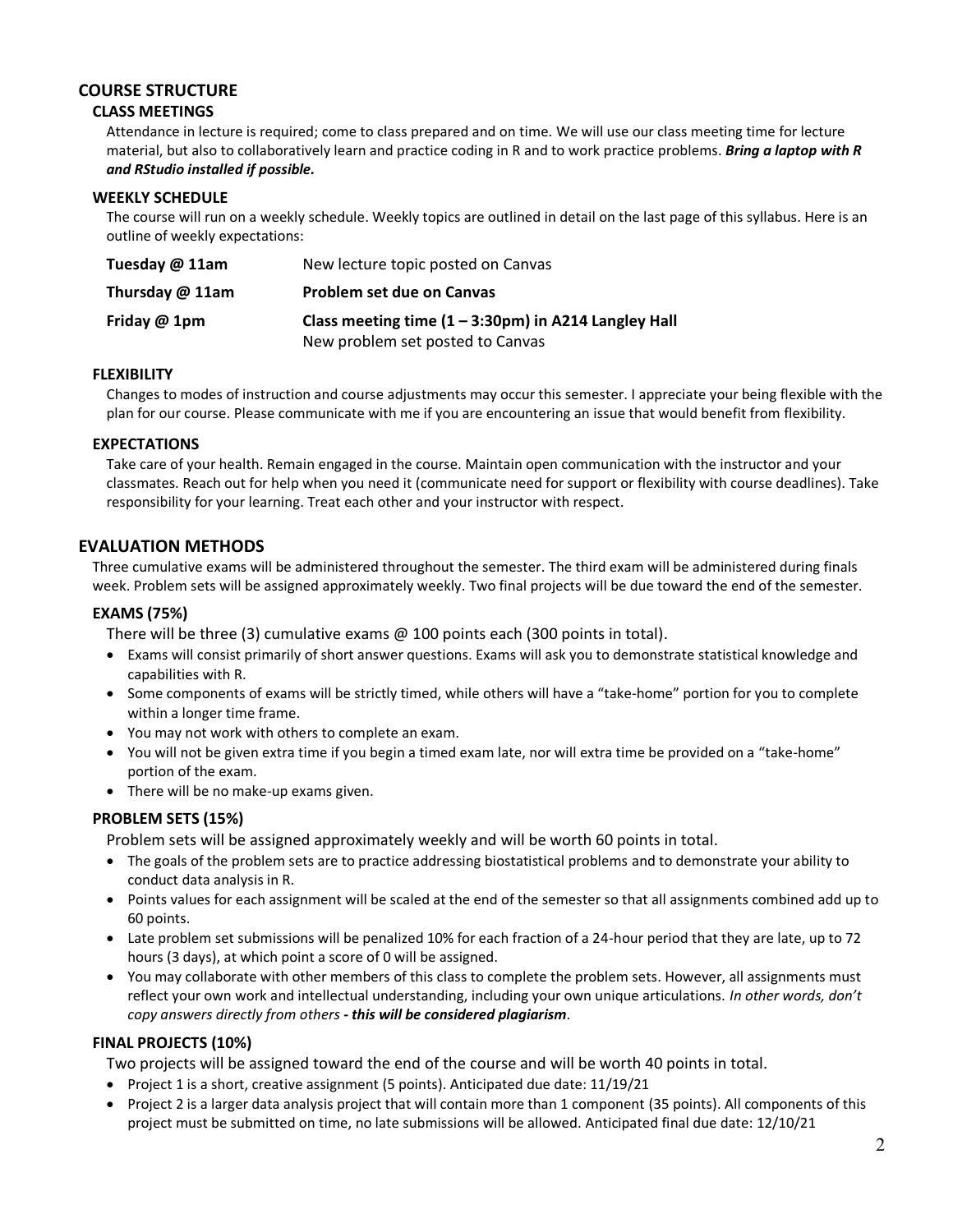## **GRADES**

The total points earned out of 400 points will determine your final grade. Grades will be posted to Canvas. It is essential that you keep your own record of your grades should any discrepancy arise.

There will be **no make-up exams**. There are no anticipated extra credit opportunities in this course. Final grades in this course will not be curved.

**Note:** You must earn a "C" or better (not a "C-") for this course to count toward a major in the Department of Biological Sciences.

| Assessment             | <b>Points Possible</b> |  |
|------------------------|------------------------|--|
| Exams:                 |                        |  |
| Exam 1                 | 100                    |  |
| Exam 2                 | 100                    |  |
| Exam 3                 | 100                    |  |
|                        |                        |  |
| <b>Problem Sets</b>    | 60                     |  |
|                        |                        |  |
| <b>Final project 1</b> | 5                      |  |
| <b>Final project 2</b> | 35                     |  |
|                        |                        |  |
| <b>Total</b>           | 400                    |  |

**Final Grade**: Your final grade will be determined based on your total points earned during the semester. The following grade scale will be used:

| Final          | Letter |
|----------------|--------|
| Percentage     | Grade  |
| $97.5 - 100%$  | $A+$   |
| $92.5 - 97.4%$ | А      |
| $90.0 - 92.4%$ | А-     |
| $87.5 - 89.9%$ | B+     |
| $82.5 - 87.4%$ | В      |
| $80.0 - 82.4%$ | в-     |
| $77.5 - 79.9%$ | C+     |
| $72.5 - 77.4%$ | C      |
| $70.0 - 72.4%$ | C-     |
| $67.5 - 69.9%$ | D+     |
| $62.5 - 67.4%$ | D      |
| $60.0 - 62.4%$ | D-     |
| 59.9% or less  | F      |

#### **ACADEMIC INTEGRITY**

Cheating/plagiarism will not be tolerated. Students in this course will be expected to comply with th[e University of](http://www.cfo.pitt.edu/policies/policy/02/02-03-02.html)  [Pittsburgh's Policy on Academic Integrity](http://www.cfo.pitt.edu/policies/policy/02/02-03-02.html). Any student suspected of violating this obligation for any reason during the semester will be required to participate in the procedural process outlined in the University Guidelines on Academic Integrity. A minimum sanction of a zero score for the exam or assignment will be imposed, but sanctions can also include failure in the course.

For take-home exams, during the time that the assessment is made available to the class, students may not share the content, discuss the content, or discuss the exam difficulty with anyone. Students must refrain from any activity that would fraudulently improve their results or someone else's results, including working/communicating with another person (whether enrolled in the course or not) or misrepresenting their identity.

Posting (either verbatim or paraphrased) any assignment or exam, or subsection thereof, to online resources (such as Chegg) will constitute an Academic Integrity violation. It also may constitute a violation of US copyright law. Accessing or using any such online postings, even if you did not personally post them, also constitutes an Academic Integrity violation.

You may not work or communicate with another student (or anyone else) during exams. Permitted resources for completing exams are your lecture notes, the textbook, R tutorials posted by the instructor, and resources I post on our Canvas site (lecture slides, outlines, R tutorials, and assigned readings). You may not use any online resources outside of Canvas. You may not use any other resource unless explicitly authorized by the instructor.

Students are permitted to work collaboratively on Problem Sets but must turn in their own work. The following are suitable resources a student may consult for these assignments: instructor, UTA, textbook, assigned readings, fellow students, and the internet. All assignments in this course must reflect your own work and intellectual understanding, including your own unique articulations.

Consulting non-Pitt online tutoring services or other online websites for help with homework or exams is specifically forbidden and is an Academic Integrity violation. Any evidence I find or complaints I receive of students colluding on exams or assignments will constitute an Academic Integrity violation.

To learn more about Academic Integrity, visit th[e Academic Integrity Guide](http://pitt.libguides.com/academicintegrity/) for an overview of the topic. For hands-on practice, complete the [Understanding and Avoiding Plagiarism tutorial.](https://canvas.pitt.edu/enroll/3LJA96)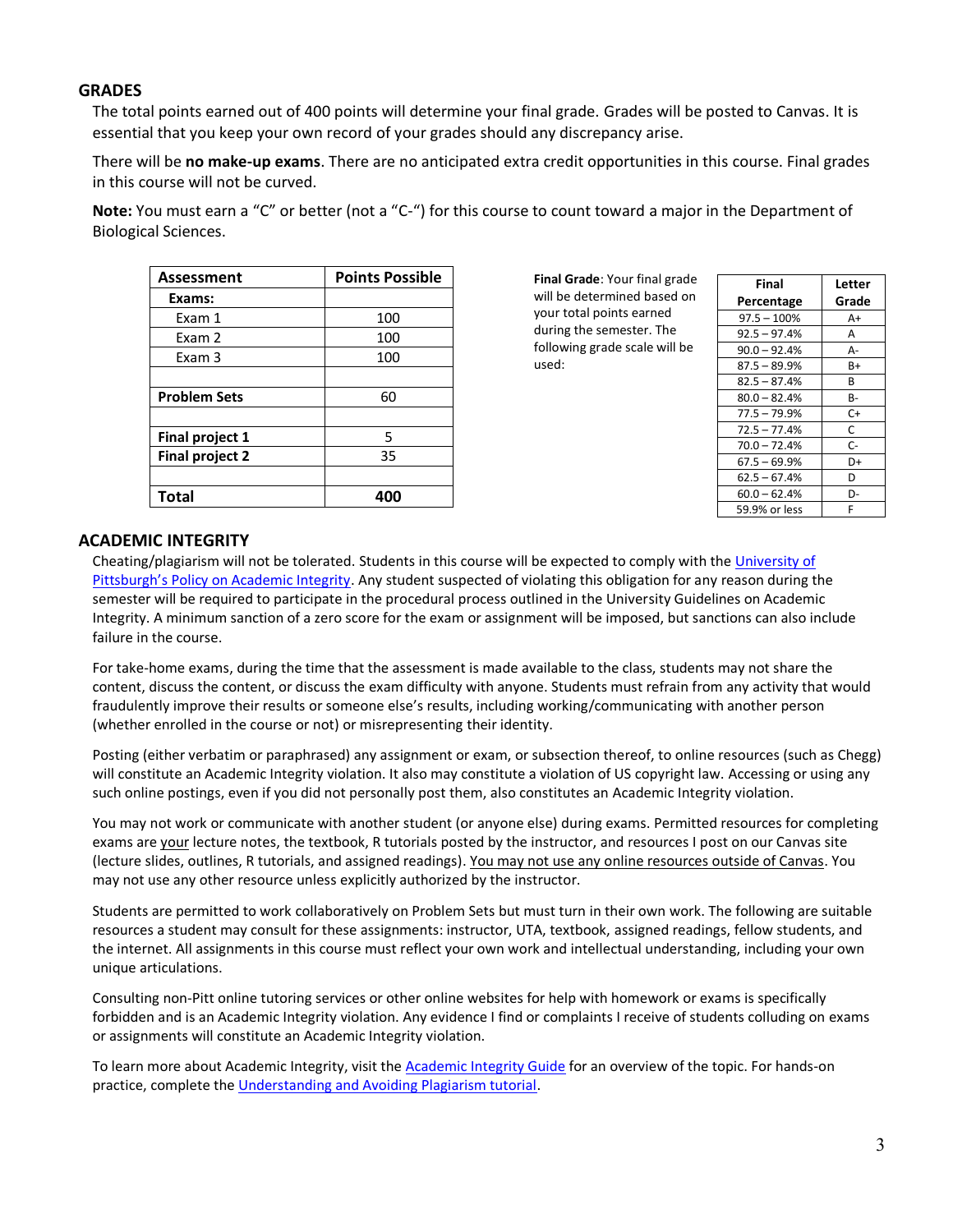## **IMPORTANT POLICY ANNOUNCEMENTS**

#### **HEALTH AND SAFETY**

During this pandemic, it is extremely important that you abide by the [public health regulations,](https://www.alleghenycounty.us/Health-Department/Resources/COVID-19/COVID-19.aspx) the University of Pittsburgh's [health standards and guidelines,](https://www.policy.pitt.edu/university-policies-and-procedures/covid-19-standards-and-guidelines) and [Pitt's Health Rules](https://www.coronavirus.pitt.edu/healthy-community/pitts-health-rules). These rules have been developed to protect the health and safety of all of us. **Universal [face covering](https://www.coronavirus.pitt.edu/frequently-asked-questions-about-face-coverings) is required in all classrooms and in every building on campus, without exceptions, regardless of vaccination status.** This means you must wear a face covering that properly covers your nose and mouth when you are in the classroom. If you do not comply, you will be asked to leave class. It is your responsibility have the required face covering when entering a university building or classroom. For the most up-to-date information and guidance, please visit [coronavirus.pitt.edu.](http://coronavirus.pitt.edu/) and check your Pitt email for updates before each class.

If you are required to isolate or quarantine, become sick, or are unable to come to class, contact me as soon as possible to discuss arrangements.

#### **EMAIL**

Each student is issued a University e-mail address (username@pitt.edu) upon admittance. This e-mail address may be used by the University for official communication with students. Students are expected to read e-mail sent to this account on a regular basis. Failure to read and react to University communications in a timely manner does not absolve the student from knowing and complying with the content of the communications. The University provides an e-mail forwarding service that allows students to read their e-mail via other service providers. Students that choose to forward their e-mail from their pitt.edu address to another address do so at their own risk. If e-mail is lost as a result of forwarding, it does not absolve the student from responding to official communications sent to their University e-mail address. To forward e-mail sent to your University account, go t[o http://accounts.pitt.edu](http://accounts.pitt.edu/)*,* log into your account, click on *Edit Forwarding Addresses***,** and follow the instructions on the page[. Full E-mail Communication Policy.](https://www.cfo.pitt.edu/policies/policy/09/09-10-01.html)

#### **LEARNING MANAGEMENT SYSTEMS**

We will use *Canvas* as our Learning Management System. Important information and announcements regarding this course and your course grades will be posted here. Course documents (including PPTs, outlines, assignments etc.) will be posted on Canvas. Assignments will be administered using Canvas. Exams will be administered in-person and on Canvas. Office hours will be held via *Zoom* (accessible through links on Canvas). **Students should check Canvas frequently.**

#### **EXAM REVIEW/REGRADING**

You may make an appointment to look over your exam. You may not remove or reproduce any part of the exam or answer key; violation of this will result in a grade of 0 on the exam and an Academic Integrity Violation Report. You may request a regrade of an exam by submitting your request in writing within one week of the exam grades being posted. Unless the regrade request is simply due to mathematical error, be aware that your entire exam may be reevaluated.

#### **G GRADE**

G grades are assigned to students who have been attending a course, have been making regular progress, and are prevented (by circumstances beyond their control) from completing the course after it is too late to withdraw. If you wish to petition for a G grade, you must submit a request for this grade and documentation of your reason(s) in writing to Dr. Wetzel at least one week prior to the last class.

#### **CLASSROOM RECORDING**

To ensure the free and open discussion of ideas, students may not record classroom lectures, discussion and/or activities without the advance written permission of the instructor, and any such recording properly approved in advance can be used solely for the student's own private use.

#### **DISABILITY**

If you have a disability for which you are or may be requesting an accommodation, you are encouraged to contact both your instructor and [Disability Resources and Services](https://www.studentaffairs.pitt.edu/drs/) (DRS), 140 William Pitt Union, (412) 648-7890, [drsrecep@pitt.edu,](mailto:drsrecep@pitt.edu) (412) 228-5347 for P3 ASL users, as early as possible in the term. DRS will verify your disability and determine reasonable accommodations for this course. Please be aware that DRS testing services require advanced scheduling (up to 7 business days) before the exam date.

#### **ACCESSIBILITY**

The Canvas LMS platform was built using the most modern HTML and CSS technologies, and is committed to W3C's Web Accessibility Initiative an[d Section 508](http://www.section508.gov/) guidelines. Specific details regarding individua[l feature compliance](https://community.canvaslms.com/docs/DOC-2061-accessibility-within-canvas) are documented and updated regularly.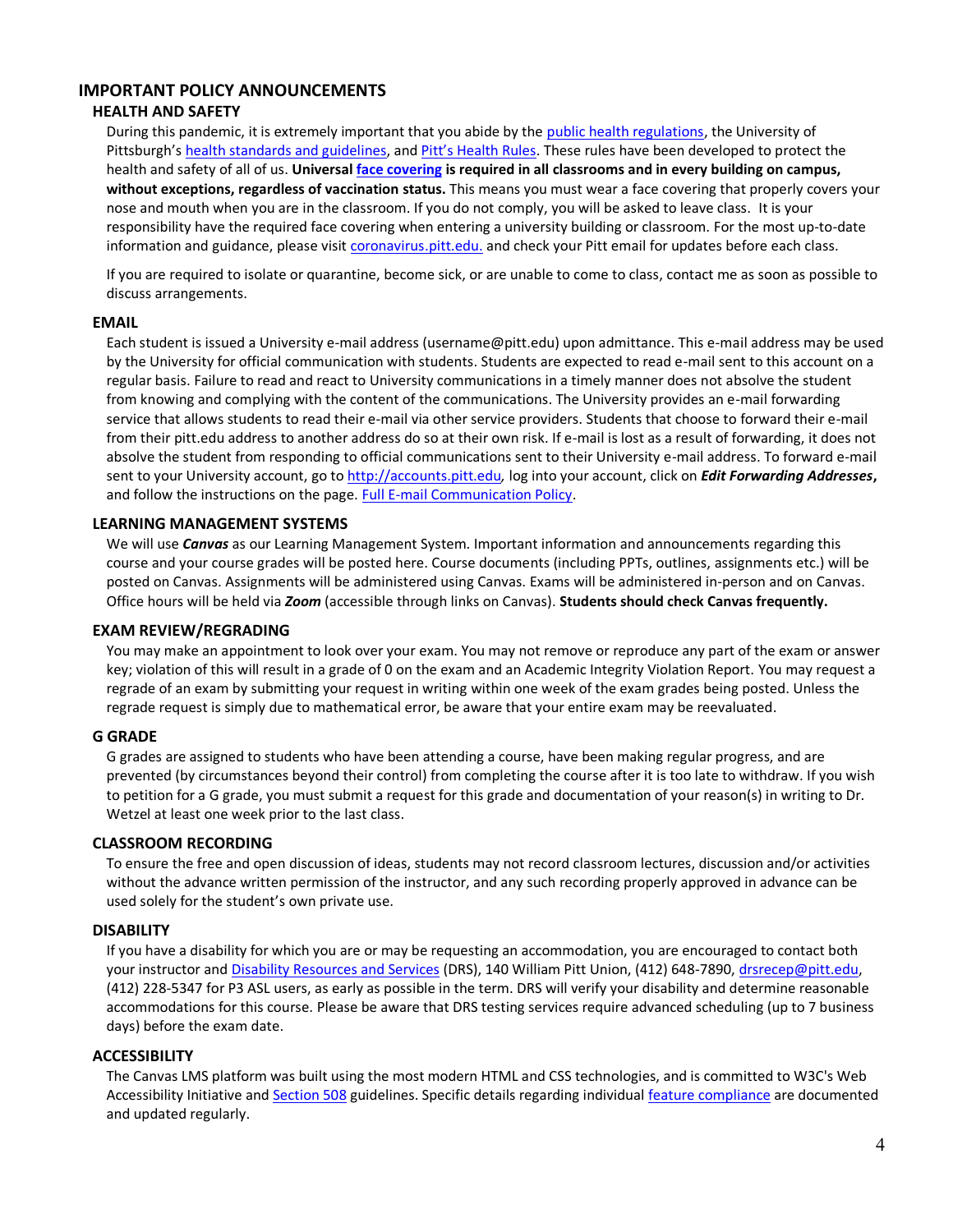## **IMPORTANT POLICY ANNOUNCEMENTS**

#### **DIVERSITY AND INCLUSION**

The University of Pittsburgh does not tolerate any form of discrimination, harassment, or retaliation based on disability, race, color, religion, national origin, ancestry, genetic information, marital status, familial status, sex, age, sexual orientation, veteran status or gender identity or other factors as stated in the University's Title IX policy. The University is committed to taking prompt action to end a hostile environment that interferes with the University's mission. More [information.](https://www.diversity.pitt.edu/civil-rights-title-ix-compliance/policies-procedures-and-practices/notice-non-discrimination)

I ask that everyone in the class strive to help ensure that other members of this class can learn in a supportive and respectful environment. If there are instances of the aforementioned issues, please contact the Title IX Coordinator, by calling 412-648-7860, or e-mailing [titleixcoordinator@pitt.edu.](mailto:titleixcoordinator@pitt.edu) Reports can also be file[d online.](https://www.diversity.pitt.edu/civil-rights-title-ix/make-report/report-form) You may also choose to report this to a faculty/staff member; they are required to communicate this to the University's Office of Diversity and Inclusion. If you wish to maintain complete confidentiality, you may also contact the University Counseling Center (412- 648-7930).

## **DISCLAIMER**

The instructor reserves the right to modify the course schedule or other aspects of the syllabus during the semester as necessary to achieve course objectives. Any changes to the syllabus (or to the course schedule) will be announced in class, on Canvas, and/or via email. Students are responsible for adjusting to these announced changes to the course.

## **TAKE CARE OF YOURSELF**

Taking care of yourself is vital to gain the most out of your Pitt experience. Do your best to maintain a healthy lifestyle this semester by eating well, exercising, getting enough sleep, and taking time to relax. Using your time to take care of yourself will help you achieve your academic goals more than spending all your time studying.

For course related assistance: ask questions in class, visit Dr. Wetzel in office hours, and take advantage of student study groups. [Pitt's Study Lab](http://www.asundergrad.pitt.edu/study-lab) also provides free in-person and online workshops to help you improve your studying and test-taking skills.

All of us benefit from support and guidance during times of struggle. Take the time to learn about the resources available to our students and take advantage of them. The [University Counseling Center](http://www.studentaffairs.pitt.edu/cc/) is here for you (412-648 7930), an[d this site](https://pitt.libguides.com/c.php?g=764210&p=5481767) provides links to food, health, employment, housing, and support resources both at Pitt and within the Pittsburgh Community.